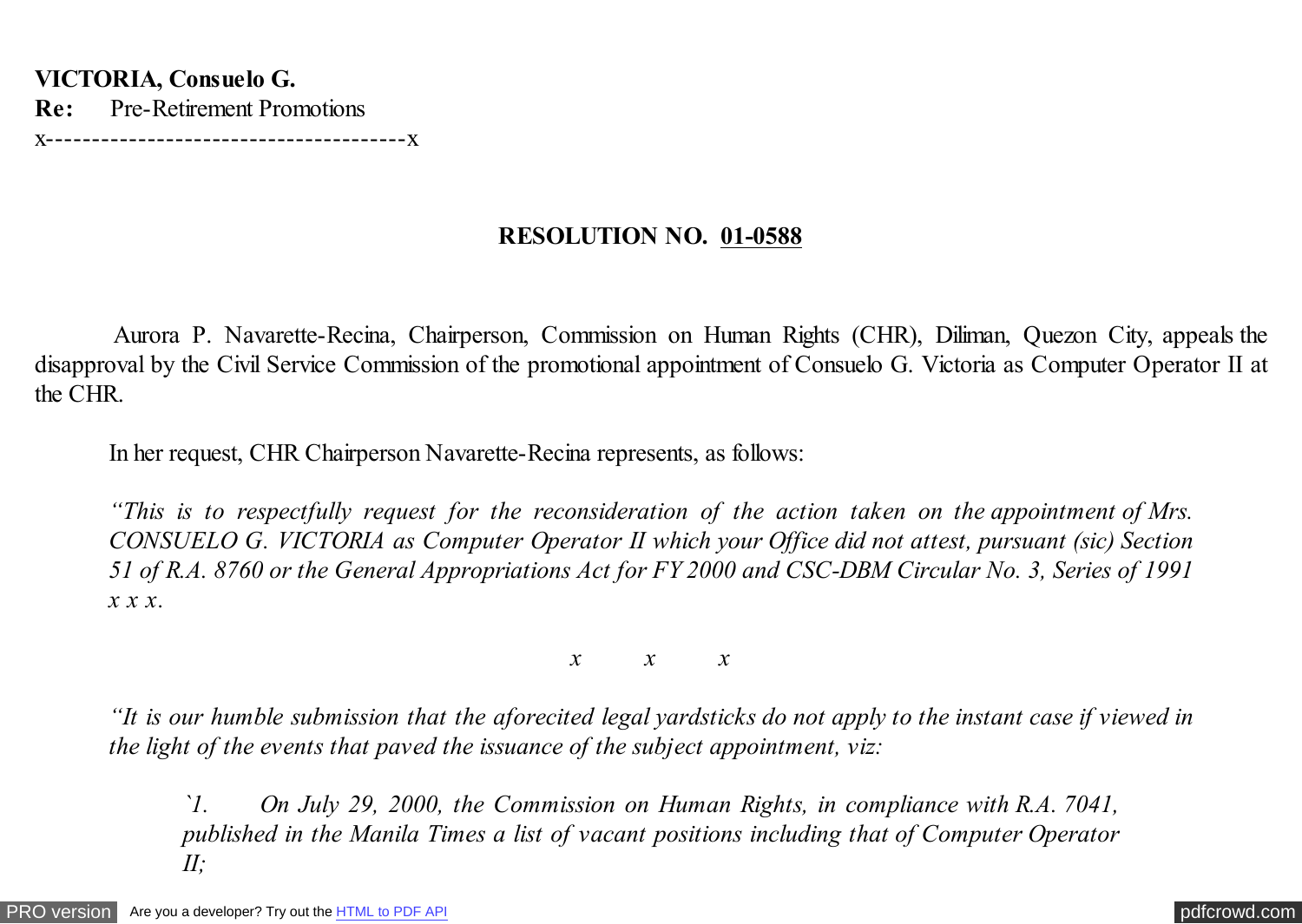*`2. Almost three (3) months thereafter or on October 23, 2000, Mrs. Victoria submitted her application for the said position, duly noted by her immediate superior;*

*`3. On November 8, 2000, the same superior submitted a Memorandum to the Chairperson of the CHR Selection Board, endorsing the appointment of Victoria to the position applied for;*

*`4. About a month later the PMO Director endorsed to the CHR Selection Board the subject application of Mrs. Victoria; and*

*`5. Per Resolution CHR No. AY2K-075, the Commission en banc approved the appointment of three (3) employees, which include the promotion of Mrs. Victoria to Computer Operator II, MISD, PMO, effective not earlier than 27 December 2000.'*

*"The chronology of events adverted to above does not reveal even a hint of doubt that the appointment of Mrs. Victoria is a pre-retirement or automatic promotion. Hence, not violative of the aforecited law."*

 **Section 51 of R.A. 8760 otherwise known as the General Appropriations Act for Fiscal Year 2000** provides, as follows:

 "*Section 52. Unauthorized Pre-retirement Promotions and Salary Increases. No portion of the appropriations provided in this Act shall be used for automatic promotions or salary increases and adjustments granted retiring officials and employees which are not authorized by law and duly formalized in a National Compensation Circular."*

 Corollarily, **CSC-DBM Circular No. 3, s. 1991** which prescribes the guidelines for pre-retirement promotions provides, as follows:

 "*4.2 Unauthorized pre-retirement promotions and salary increases contemplated in this Circular shall include the following cases:*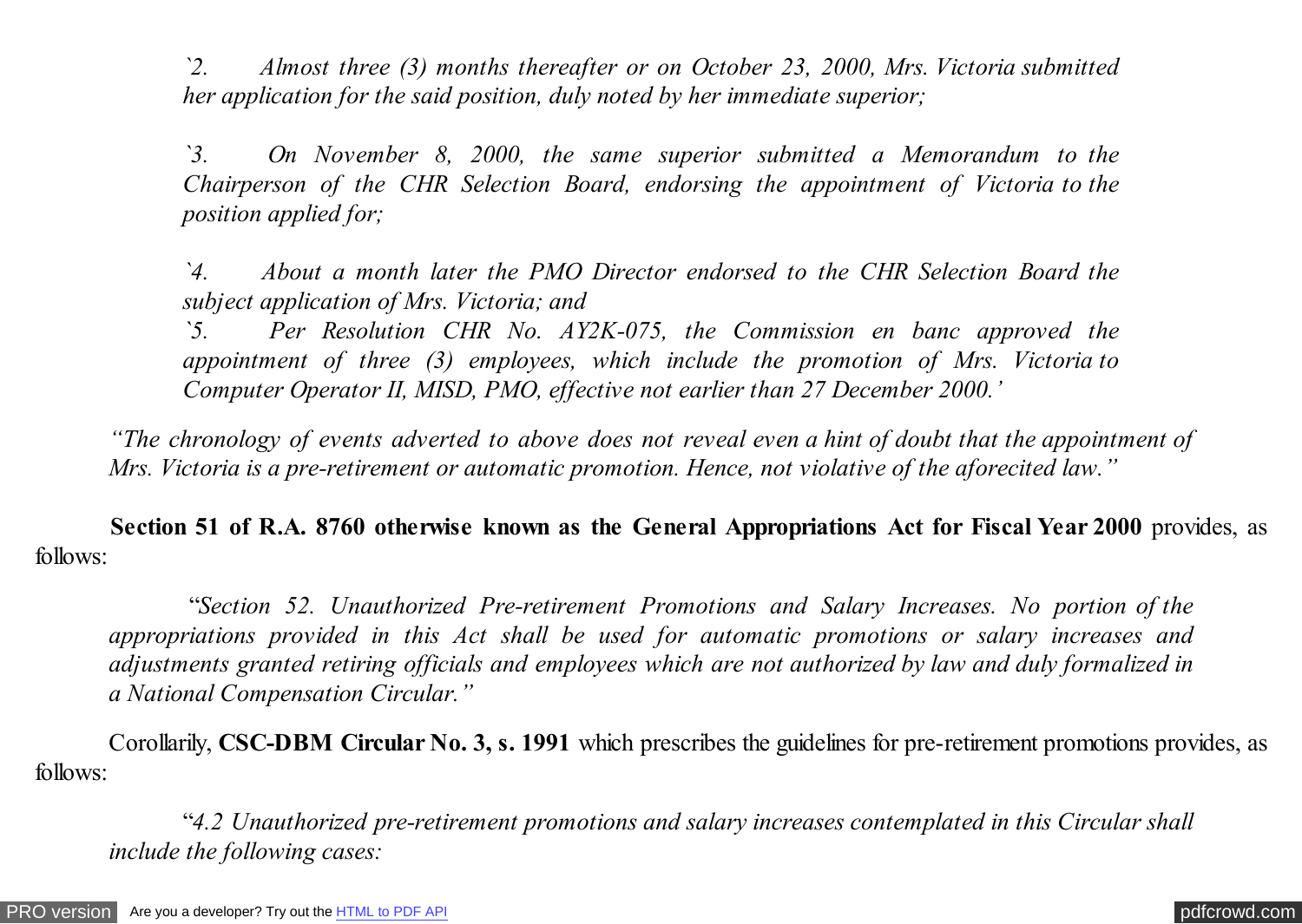*`4.2.1. Promotion with increase in salary during the six (6)-month period immediately preceding the date of retirement of an official or employee to retire under the mandatory mode."*

 A cursory reading of the aforequoted provisions of the law reveals that what is being proscribed is the automatic promotion with salary increase granted to a retiring official or employee within the six (6)-month period immediately preceding the date of his compulsory retirement.

 Considering that the assessment and/or evaluation of Victoria's qualifications for promotion transpired long before Victoria's compulsory retirement, the promotion thus extended falls outside the prohibitive six (6)-month period on pre-retirement promotion. Moreover, the Commission finds Victoria qualified to the position of Computer Operator II. This is, therefore, a case of a meritorious promotion rather than an automatic or a pre-retirement promotion.

 **CSC Resolution No. 95-5140 dated August 22, 1995 (CASTRO, Adelina)** finds relevance in the instant case. In said resolution, the Commission held, as follows:

 "*The appointment of Castro as Division Chief III cannot be considered as an automatic promotion, although issued within the 6-month period prior to her retirement. It should be noted that the appointment was made pursuant to the merit and rewards system of GSIS and upon the recommendation of the Local Selection and Promotions Board. Furthermore, Castro had undergone the screening and evaluation process long before her retirement."*

 **WHEREFORE,** the appeal of CHR Chairperson Aurora P. Navarette-Recina is hereby **GRANTED**. Accordingly, the promotional appointment of Consuelo G. Victoria as Computer Operator II is hereby approved.

 The Civil Service Commission-National Capital Region (CSC-NCR) is hereby directed to act on the appointment of Consuelo G. Victoria in accordance with this Resolution.

Quezon City, **March 13, 2001**